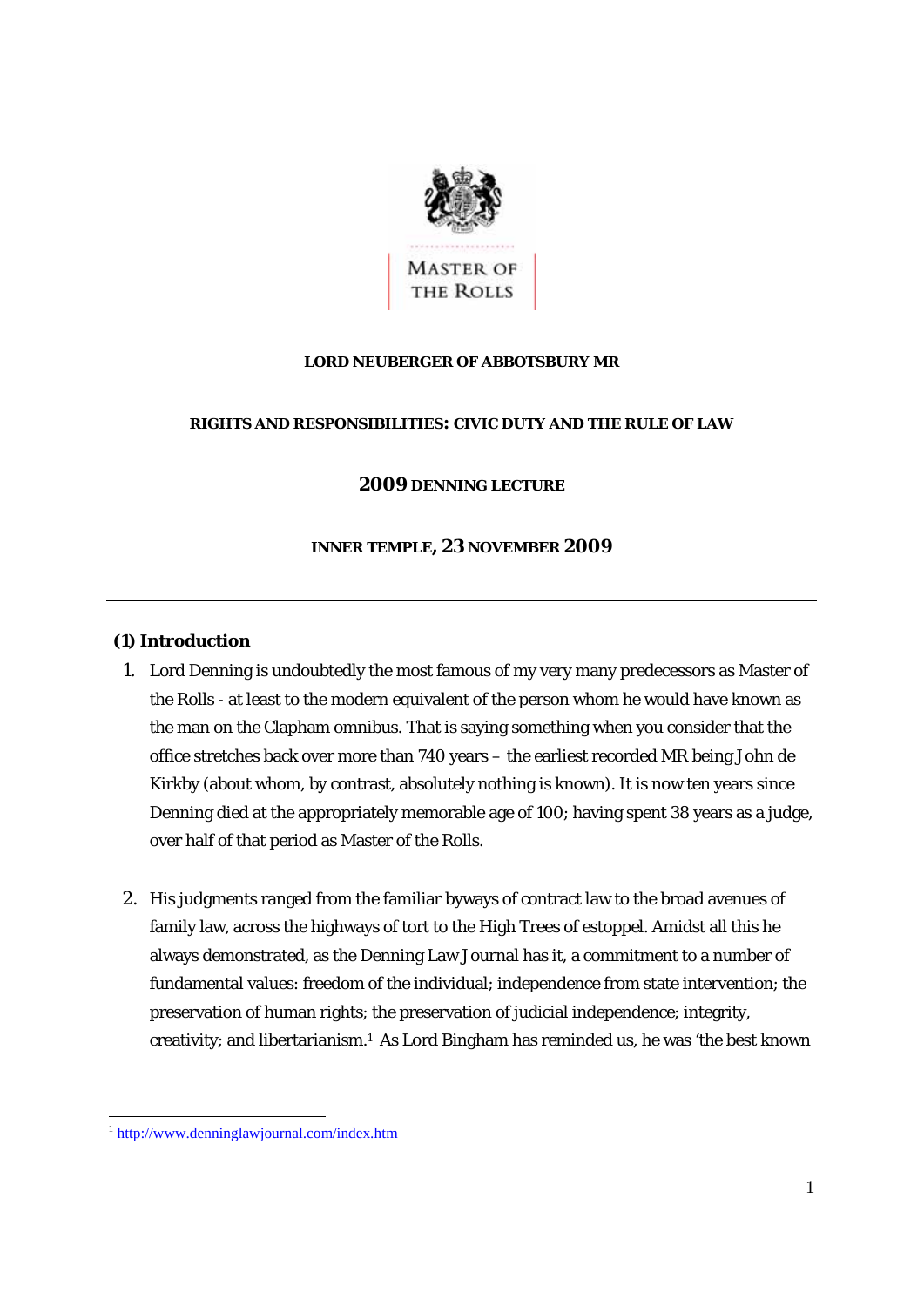and best loved judge in our history'.2 It is therefore truly an honour, albeit a rather aweinspiring honour, to have been asked to deliver this year's Denning Lecture.

3. At the outset of his judicial career in 1949 – I say outset, but by then having been a High Court judge for four years, he was settling into his second year in the Court of Appeal – Denning gave the inaugural series of Hamlyn lectures. His subject matter was, those of you who did not know won't be surprised to hear, *Freedom under the Law*. He opened those lectures by saying this:

"*What matters in England is that each man should be free to develop his own personality to the full: and the only duties which should restrict this freedom are those which are necessary to enable everyone else to do the same. Whenever these interests are nicely balanced, the scale goes down on the side of freedom. . . I hope to show how the English law has kept in the past the balance between individual freedom and social duty: and how it should keep the balance in the social revolution of today, drawing on the experience and laws of other European countries for the lessons we can learn from them.*"3

4. He then elaborated on what he meant by freedom, in these terms:

"*By personal freedom I mean the freedom of every law-abiding citizen to think what he will, to say what he will, and to go where he will on his lawful occasions without let or hindrance from any other persons. Despite all the great changes that have come about in the other freedoms, this freedom has in our country remained*  intact. It must be matched, of course, with social security, by which I mean the *peace and good order of the community in which we live. The freedom of the just man is worth little to him if he can be preyed upon by the murderer or thief*." 4

5. Denning went on to consider, amongst other things, freedom from arbitrary arrest, freedom from oppression, and freedom from torture. He examined habeas corpus, that

<sup>2</sup> Bingham, *The Times* (18 June 1999) cited in Goff, *Alfred Thompson Denning (1899 – 1999)*, in Oxford Dictionary of National Biography, (OUP) (2004) (http://oxforddnb.com accessed on 17 November 2009).

<sup>&</sup>lt;sup>3</sup> Denning, *Freedom under the Law*, (Stevens) (1949) at  $4-5$ .

<sup>(</sup>http://law.exeter.ac.uk/hamlyn/Digital%20files/Freedom%20Under%20the%20Law%201.pdf). 4 Denning, *ibid*, at 5.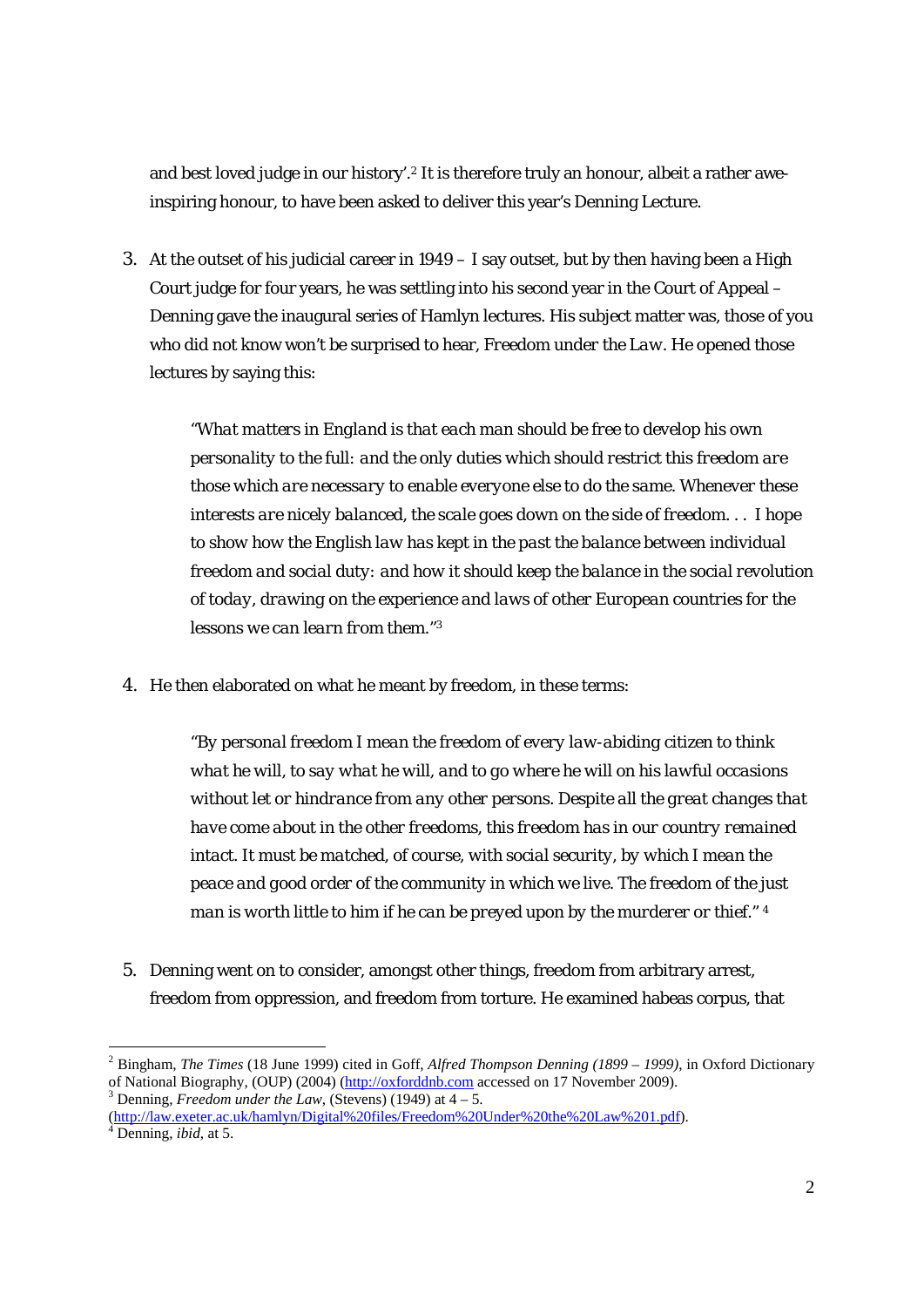great protector of civil liberty. He then proceeded to discuss freedom of mind and freedom of conscience, and jury trials – that '*bulwark of our liberties*', as he would famously describe it in 1966 in *Ward v James*5, or as de Tocqueville described it many years earlier, that '*peerless teacher of citizenship*'*.* 6 Finally, he went on to examine justice between the citizen and the state as well as state power, or rather, powers.

- 6. These fundamental principles, which Lord Denning so eloquently and persuasively expounded and supported, seem, at least to those who have the good fortune to live in this country, almost timeless in their fundamental nature. However, the great man's views were inevitably imbued, not only with an inimitable and indomitable experience and belief in the common law, but also with the recent experience of a world that had been enmeshed in the darkness of totalitarian dictatorships and the devastation of the Second World War. It is interesting to revisit these principles now, sixty years on, from the perspective of a rather different world order.
- 7. And what a sixty years it has been. In the forty years since 1949, the UK saw increased prosperity, enormous social changes especially as a result of the watershed "swinging sixties", changes in attitudes to ethnic minorities and women, the establishment and eventual British membership of the EU, and the development, even the explosion, of domestic judicial review. In the past twenty years alone, we have seen the collapse of the Soviet Empire, the start of the internet, and the acceptance of the precedence of EU law in our courts, in *ex p Factortame Ltd (No 2)* [1991] 1 AC 603. In the past ten years, we have seen the introduction of the European Convention on Human Rights into UK law, the establishment of the UK Supreme Court, as well as the horrors of terrorism in New York, London, Madrid, Nairobi, Mumbai, Bali, and the so-called 'War on Terror', and its spinoffs such as the regrettable Guantanamo Bay7.
- 8. These significant and fast-moving changes require us to identify the fundamental aspects of such freedoms, of our legal rights and responsibilities. By that I mean those aspects

 $<sup>5</sup>$  [1966] 1 QB 273 at 295.</sup>

<sup>&</sup>lt;sup>6</sup> Cited in Auld, *A Review of the Criminal Courts of England and Wales* (2001) (http://www.criminal-courtsreview.org.uk/auldconts.htm) at 135.

Bar Council Annual conference 2008, cited in Clarke, *Open Societies and the Rule of Law*, (Atkin Lecture 2008) (http://www.judiciary.gov.uk/docs/speeches/mor-atkin-lecture-08.pdf) at [29].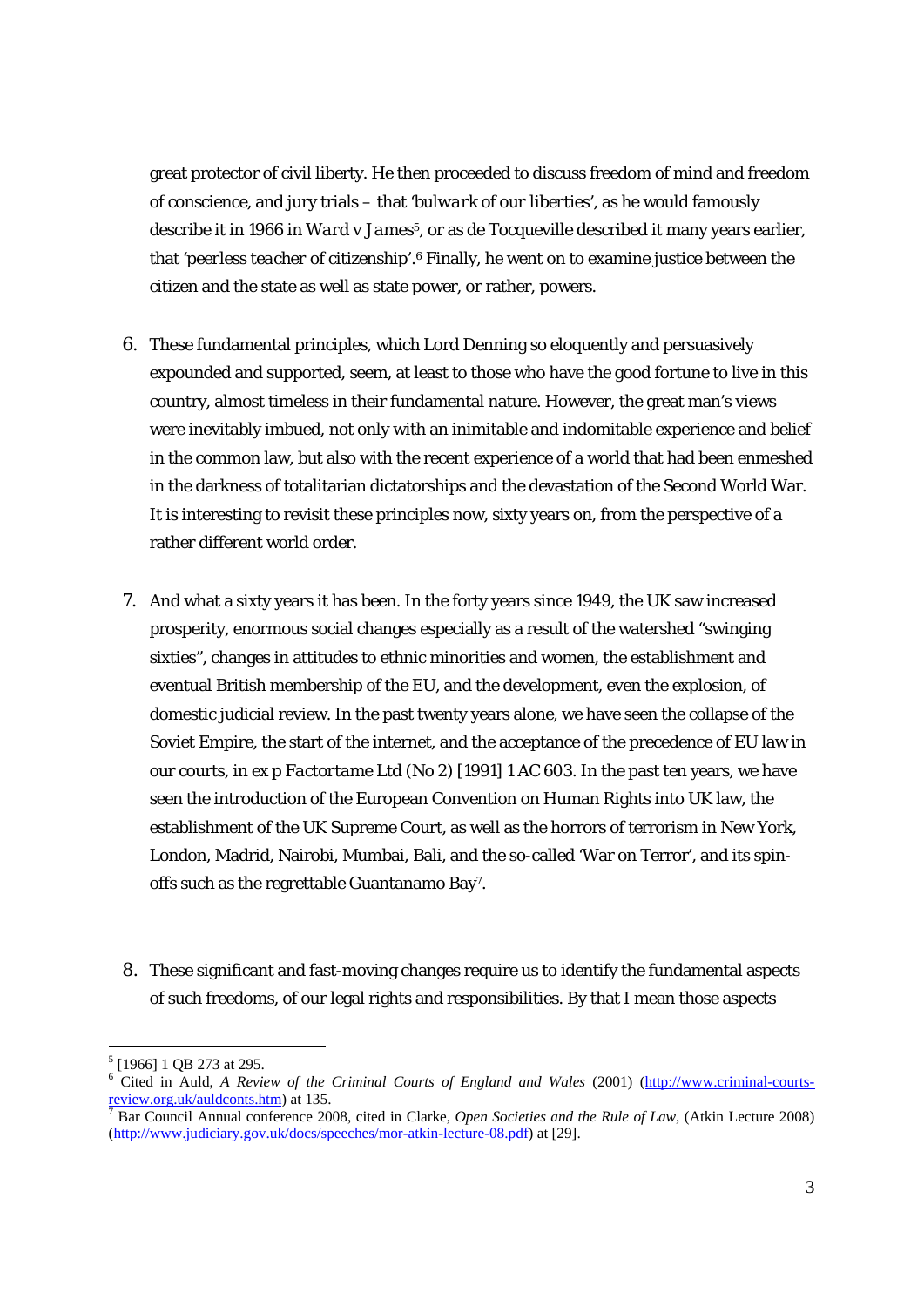which are immutable, and cannot be surrendered because of changes, whether technological, political or social. But there are aspects of these rights and responsibilities which can, should, and inevitably will, change with the passage of time. The common law can pretend that whatever the court says is the law has always been the law but this is, as Lord Reid once said, a '*fairy tale*'<sup>8</sup> that won't do in the real world, and may conceivably not even be true much longer in court. The truth is that publicly perceived and generally accepted social and moral standards change, and, within limits, the legislature and the courts must reflect those changes, if they are to retain democratic relevance and public confidence. In an era of great and fast change, it is therefore particularly important to identify what one might now call the core, almost immutable, values of any rights and responsibilities.

- 9. It is impossible to be didactic as to the precise extent of those core values. To most informed people in this country, capital punishment is not merely unacceptable: its continued abolition represents a core value, as it is under the European Convention. But that was not the case 200 years ago in the so-called age of enlightenment, or even 50 years ago, when it was still part of our legal system. And it is still now not the case in parts of the United States. Equal rights for same-sex relationships is now a given in Western Europe, but, at least as between men in the United Kingdom, such relationships were illegal fifty years ago, and 200 years ago they could lead to the death penalty. On what I was brought up to call the Whig view of history, we are always marching forward, so some might think that those developments can be treated as tucked under our belts as new core values. But even the rose-tinted spectacle wearing Whigs must accept that there will be some pretty big hiccups on the forward march. So we must be careful in our identification, and retention, of our core values.
- 10. I cannot even begin re-examine everything Denning had to say in his four 1949 lectures. I do, however, want to look at some of the issues Denning raised then. I shall do so through examining *Rights and Responsibilities: Civic Duty and the Rule of Law*. First, I examine rights and responsibilities, their past development and present status. I then examine respect, acceptance and the denial of those rights and responsibilities. Finally, I examine our commitment to civic duty and the rule of law. Before doing so however I should like to

 8 Lord Reid, (1972-73) J.S.P.T.L. 22, cited by Lord Browne-Wilkinson in *Kleinwort Benson v Lincoln City Council* [1999] 1 AC 153 at 167.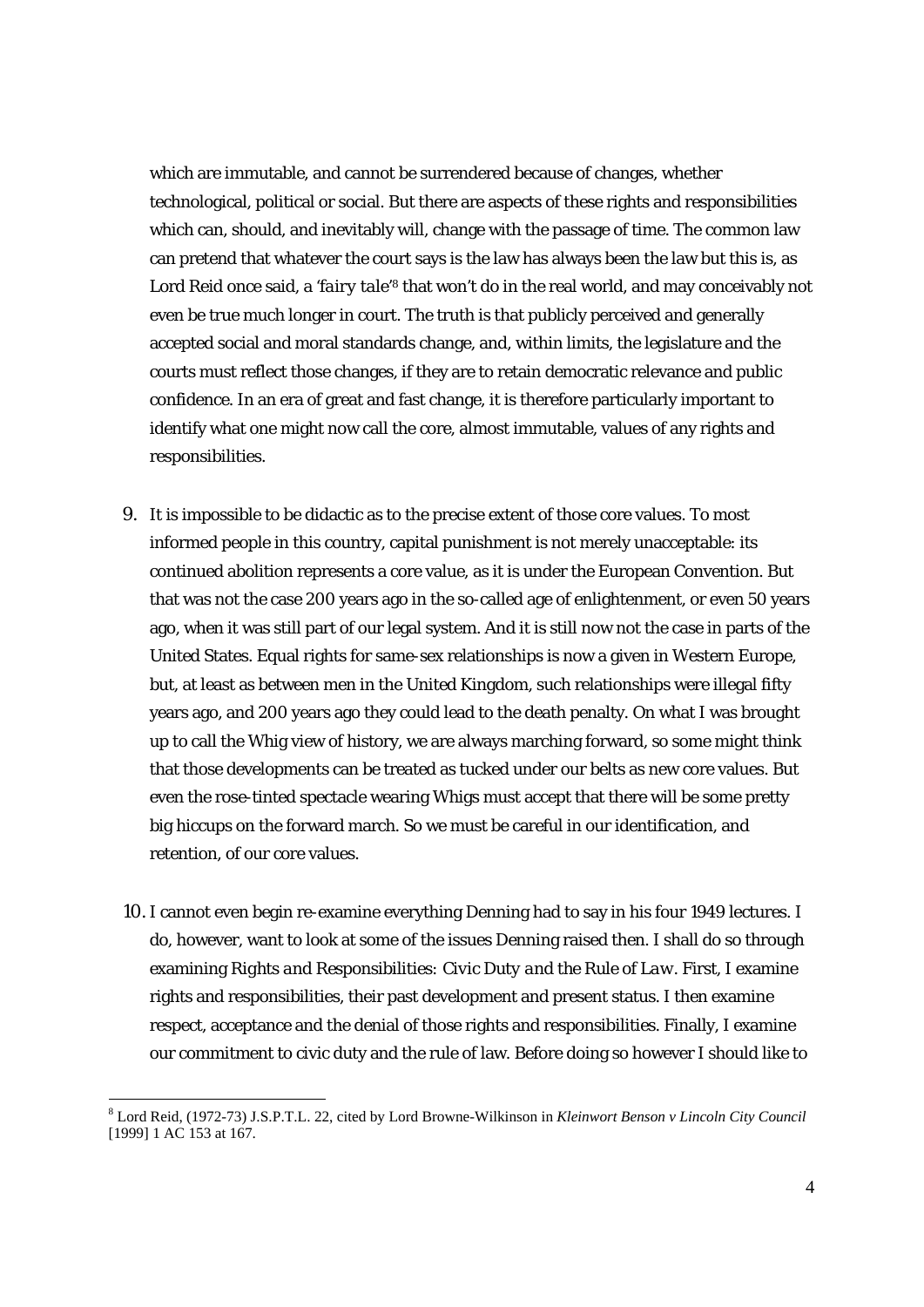recognise that, in putting together this evening's lecture, I owe a great debt to John Sorabji, who is a lawyer and a scholar.

## **(2) Rights and Responsibilities: Past and Present**

- 11. The law has long been engaged in the discussion of rights and the responsibilities which they carry with them, but, thanks to the introduction of the Human Rights Act 1998 ("the HRA") in 2000, we in the UK have been particularly conscious of them in the past decade. The Judges in this country are not only having to develop the law to cope with social and technological changes, and changes in perceptions and standards. We are also having to "play catch-up" on half a century's worth of Strasbourg's interpretation and development of the Convention. And, as I have mentioned, a great deal happened in that half-century, the same half century which followed Lord Denning's lectures, and many of those changes impinged on rights and responsibilities. But the fundamental nature of many of those rights and responsibilities, is not new. Let me consider a few examples.
- 12. First, the right to fair trial. Magna Carta established a right to a fair trial in England, or as Coke CJ would have put it, Magna Carta affirmed the common law right to fair trial.<sup>9</sup> In the wording of chapter 29 of Magna Carta's 1297 version - that is to say the one which remains, now 712 years later, on the statute book ,

"*No Freeman shall be taken or imprisoned, or be disseised of his Freehold, or Liberties, or free Customs, or be outlawed, or exiled, or any other wise destroyed; nor will We not pass upon him, nor condemn him but by lawful judgment of his Peers, or by the Law of the Land. We will sell to no man, we will not deny or defer to any man either Justice or Right*."10

13. This would in time become translated into the 5th and 14th Amendments to the US Constitution; the former amendment being part of the US Bill of Rights.11 It would then find expression in the 20<sup>th</sup> Century, first as, Article 10 of the Universal Declaration of Human Rights in 1948 and, shortly thereafter, as Article 6 of the European Convention on

 $9^9$  Coke, *Institutes of the Law*, Vol. II at 50.

<sup>&</sup>lt;sup>10</sup> Magna Carta (1297) 1297 c. 9 25 Edw. 1 cc 1 9 29

<sup>(</sup>http://www.statutelaw.gov.uk/content.aspx?activeTextDocId=1517519#918934). 11 *Solesbee v Balkcom* 339 US 9 (1950) at 16; cf *Snyder v Massachusetts* 291 US 97 (1934) at 105; *Scott v Sandford* 60 US (19 How.) 393 (1857) at 450.

US (19 How.) 393 (1857) at 450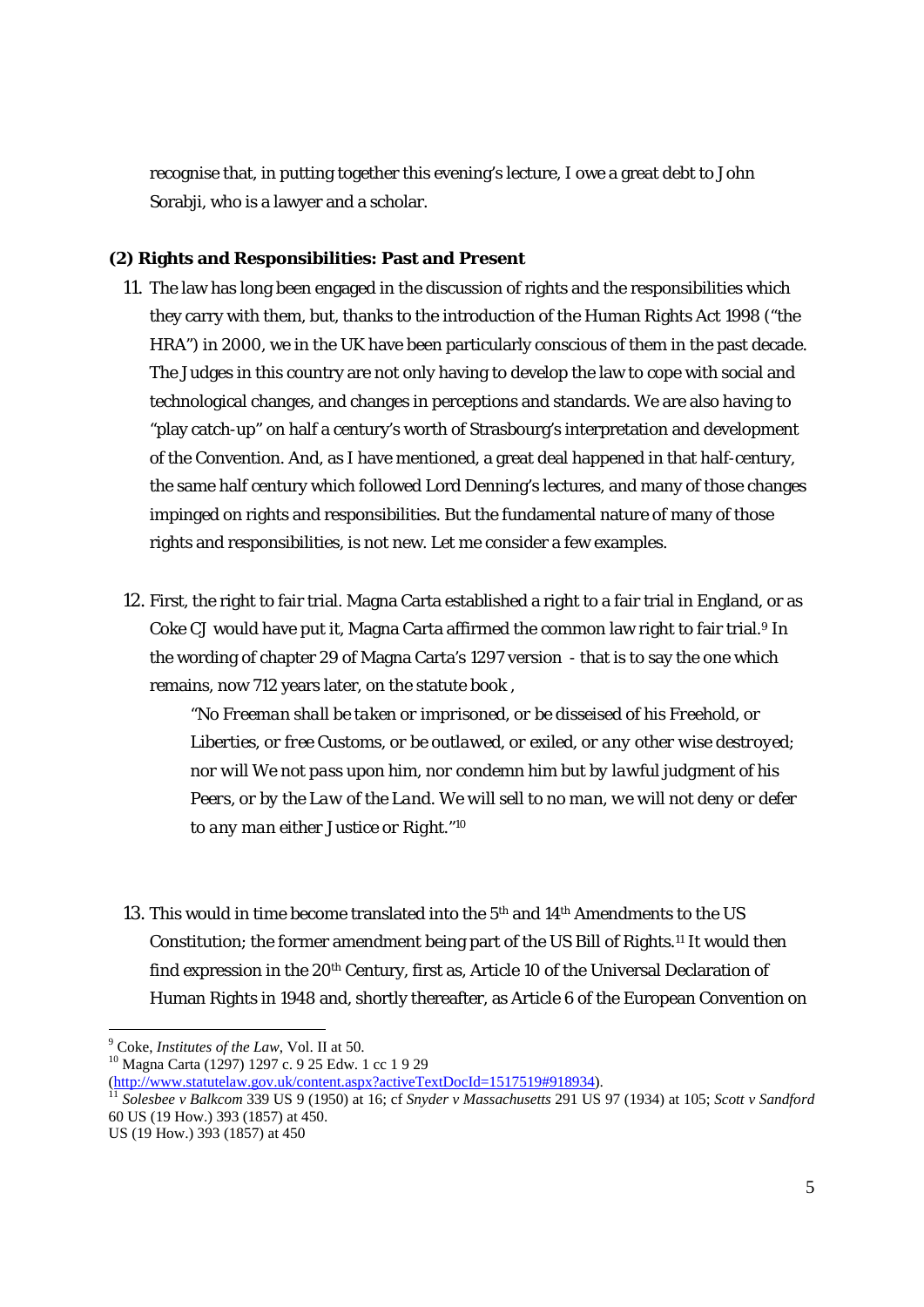Human Rights. It is of course the right of litigants to receive a fair trial and the responsibility on the part of the state to ensure that right is received in practice.

- 14. Recently this year in *Michel v The Queen* [2009] UKPC 4112, the Privy Council invoked the fair trial principle in relation to criminal proceedings in the Channel Islands. The trial judge had interrupted too many times, made too many remarks favourable to the prosecution during the evidence, raised too many questions to witnesses which undermined the defence, so that the overall effect was that the defendant had not had a fair trial. So the case was sent back for a re-trial. Judicial exuberance happens sometimes: judges are human beings, and a rehearing because the trial was unfair is, while regrettable, nothing very remarkable. However, the striking thing was that the Privy Council thought that the defendant had been rightly convicted; indeed, they found it difficult to see how any result other than a guilty verdict could have eventuated. Nonetheless, the right to a fair trial was considered so fundamental that the point could come, as it sadly did in that case, that the unfairness alone was enough to undermine the conviction. In other words, as that case neatly demonstrates, it is more than a merely procedural protective rule: it is a substantive, free-standing right.
- 15. Second, there is the right to liberty and security. Any first year law student knows the famous case of *Entick v Carrington* (1765) 19 Howell's State Trials 1030, in which the right to liberty and security (as well as property) in England was so clearly propounded; such rights had already, in other circumstances, long been protected by the common law writ of habeas corpus. As Lord Camden put it in his judgment,

"*The great end, for which men entered into society, was to secure their property. That right is preserved sacred and incommunicable in all instances, where it has not been taken away or abridged by some public law for the good of the whole. The cases where this right of property is set aside by private law, are various. Distresses, executions, forfeitures, taxes etc are all of this description; wherein every man by common consent gives up that right, for the sake of justice and the general good. By the laws of England, every invasion of private property, be it ever so minute, is a trespass. No man can set his foot upon my ground without my license, but he is liable to an action, though the damage be nothing; which is proved by every declaration in trespass, where the defendant is called upon to answer for* 

<sup>1</sup> <sup>12</sup> http://www.bailii.org/uk/cases/UKPC/2009/41.html.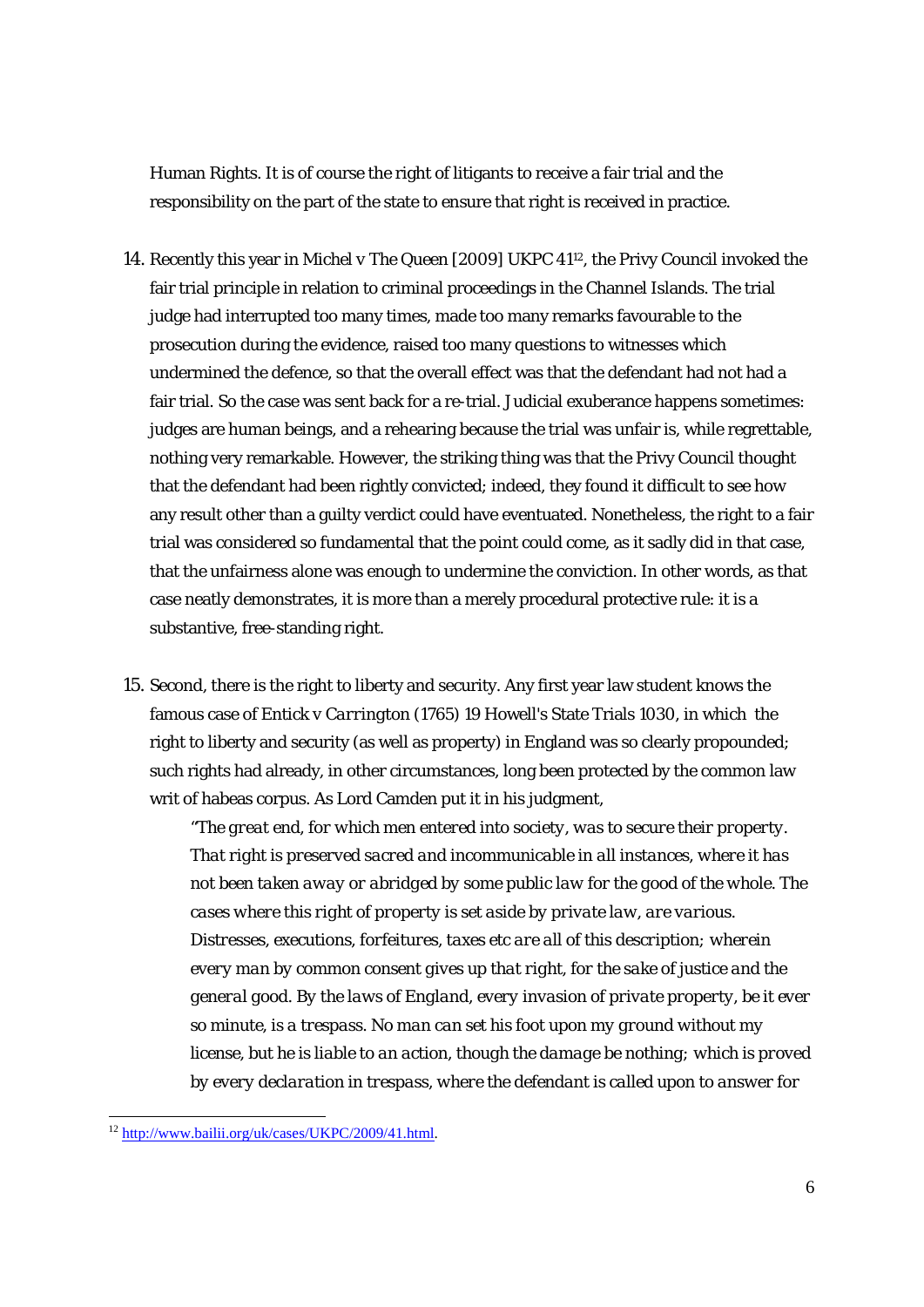*bruising the grass and even treading upon the soil. If he admits the fact, he is bound to show by way of justification, that some positive law has empowered or excused him. The justification is submitted to the judges, who are to look into the books; and if such a justification can be maintained by the text of the statute law, or by the principles of common law. If no excuse can be found or produced, the silence of the books is an authority against the defendant, and the plaintiff must have judgment.*"

16. Lord Camden thus eloquently gave expression to what are now Articles 3 and 17 of the Universal Declaration and Articles 5 and 8, and Article 1 of the First Protocol, of the European Convention. As Justice Bradley of the US Supreme Court put it in *Boyd v United States*,

"*The principles laid down in [Lord Camden's] opinion affect the very essence of constitutional liberty and security. They reach farther than the concrete form of the case then before the court, with its adventitious circumstances; they apply to all invasions on the part of the government and its employees of the sanctity of a man's home and the privacies of life. It is not the breaking of his doors and the rummaging of his drawers that constitutes the essence of the offense; but it is the invasion of his indefeasible right of personal security, personal liberty, and private property, where that right has never been forfeited by his conviction of some public offense, it is the invasion of this sacred right which underlies and constitutes the essence of Lord Camden's judgment*."13

Lord Camden thus also gave expression to what would become the 4th amendment, as well as another aspect of the 5th Amendment, of the US Constitution.14 Again we see an application of the principle that individuals should be accorded both liberty and security by the state, leading to the state's responsibility to secure that right; something which, as mentioned earlier, Denning discussed in his 1949 lectures.

17. English law had a very limited concept of a right to privacy, when it was not linked to another right, such as trespass to the person or to property. This was well demonstrated by

 $13$  116 US 616 (1886) at 630.

<sup>&</sup>lt;sup>14</sup> *Ibid* at 630: "Can we doubt that, when the Fourth and Fifth Amendments to the Constitution of the United States *were penned and adopted, the language of Lord Camden was relied on as expressing the true doctrine on the subject of searches and seizures, and as furnishing the true criteria of the reasonable and "unreasonable" character of such seizures?*"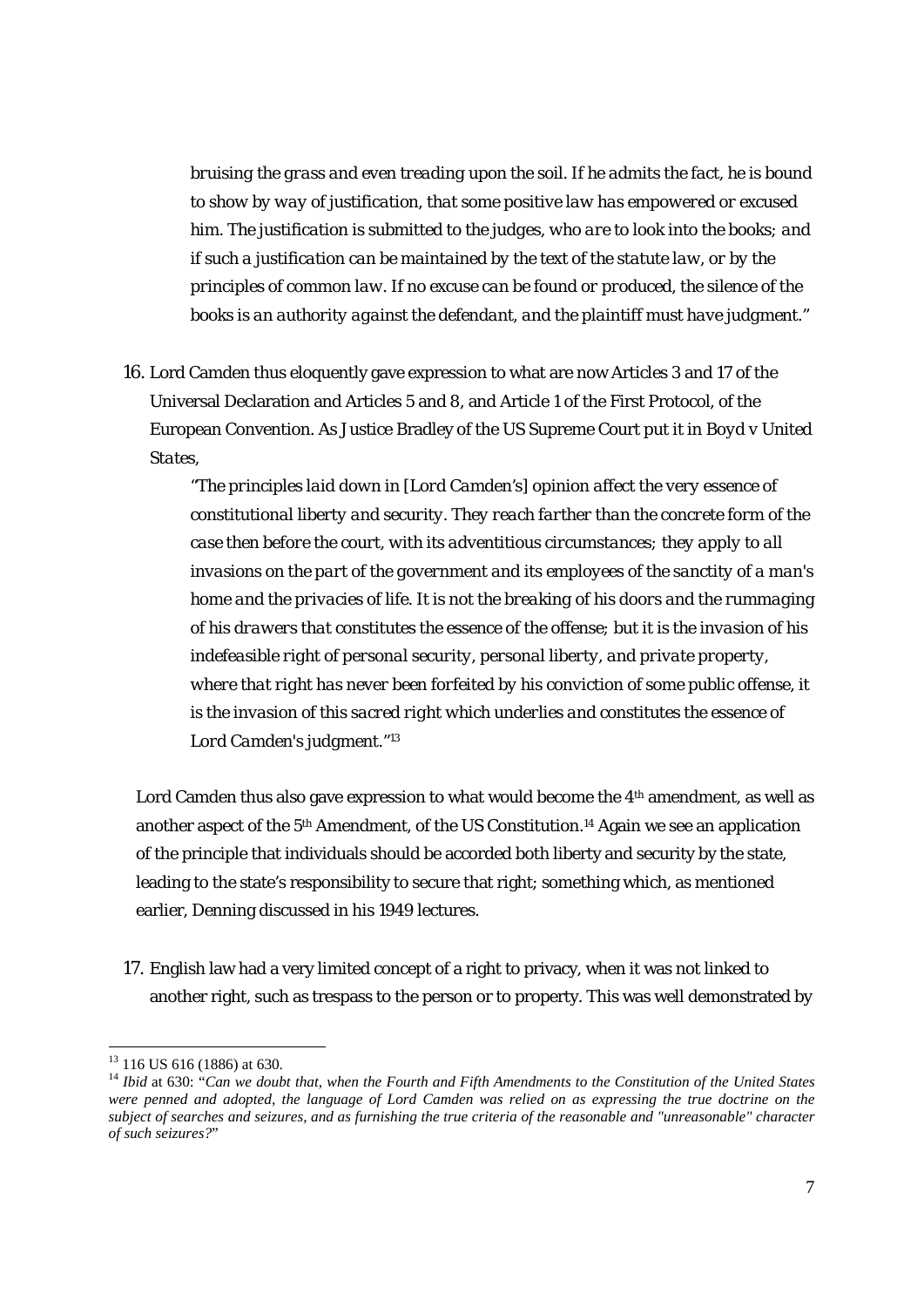the decision in *Kaye v Robertson* [1990] FSR 62, where it was held that a TV star had no claim against a newspaper which published photographs of him, lying unconscious following an accident, obtained by a photographer trespassing in the hospital.

- 18. So the Human Rights Act has added a considerable new dimension to our domestic law, through Article 8 of the European Convention. It is therefore no surprise to find a welter of cases in the English courts over the last decade where the important right of privacy has been considered and developed by our courts. It is interesting to see how it has been developed: rather than being introduced as a freestanding new common law right, it has been "shoe-horned" into the law of confidence, as Lord Phillips, then Master of the Rolls, put it in *Douglas v Hello! (No. 6)*: when sitting with his two successors in that post.15
- 19. Of course, *Entick* was concerned with arbitrary use of state power, a topic on which we have always prided ourselves as leading the world, and Europe in particular. But two centuries of relatively enlightened government may have instilled in our forebears, even, dare I say it, in Lord Denning, a degree of complacency. Thus, there is the salutary example of *Liversidge v Anderson* [1942] AC 206, Mr Liversidge was detained under Regulation 18B of the Defence (General) Regulations 1939, on the ground that the Home Secretary had 'reasonable cause to believe' that he 'had hostile associations'. Despite the reference to "reasonable belief", Viscount Maugham, with whom Lords Macmillan, Wright and Romer agreed, refused to accept that the court should be able to assess whether the Secretary of State's belief was reasonable. This sorry decision prompted the famous dissenting speech of Lord Atkin, which almost everyone now agrees was right. But the majority view should remind us of at least two important points. First, in times of national emergency, even eminent judges can be tempted to compromise on fundamental rights and principles. Secondly, while the UK's record on human rights and freedoms is second to none, we do not have an unblemished record, and we have things to learn from other jurisdictions just as much as they have things to learn from us. In other words, the common law, with its many virtues and extraordinary strengths, is not perfect.
- 20.This point has been brought into sharp focus, at any rate to my eyes, now that we have to apply the Human Rights Act. Privacy is one example. In another recent case*, Trent Strategic Health Authority v Jain & Anor* [2009] UKHL 4, [2009] 2 WLR 248, the House

 $15$  [2006] QB 125 at [53].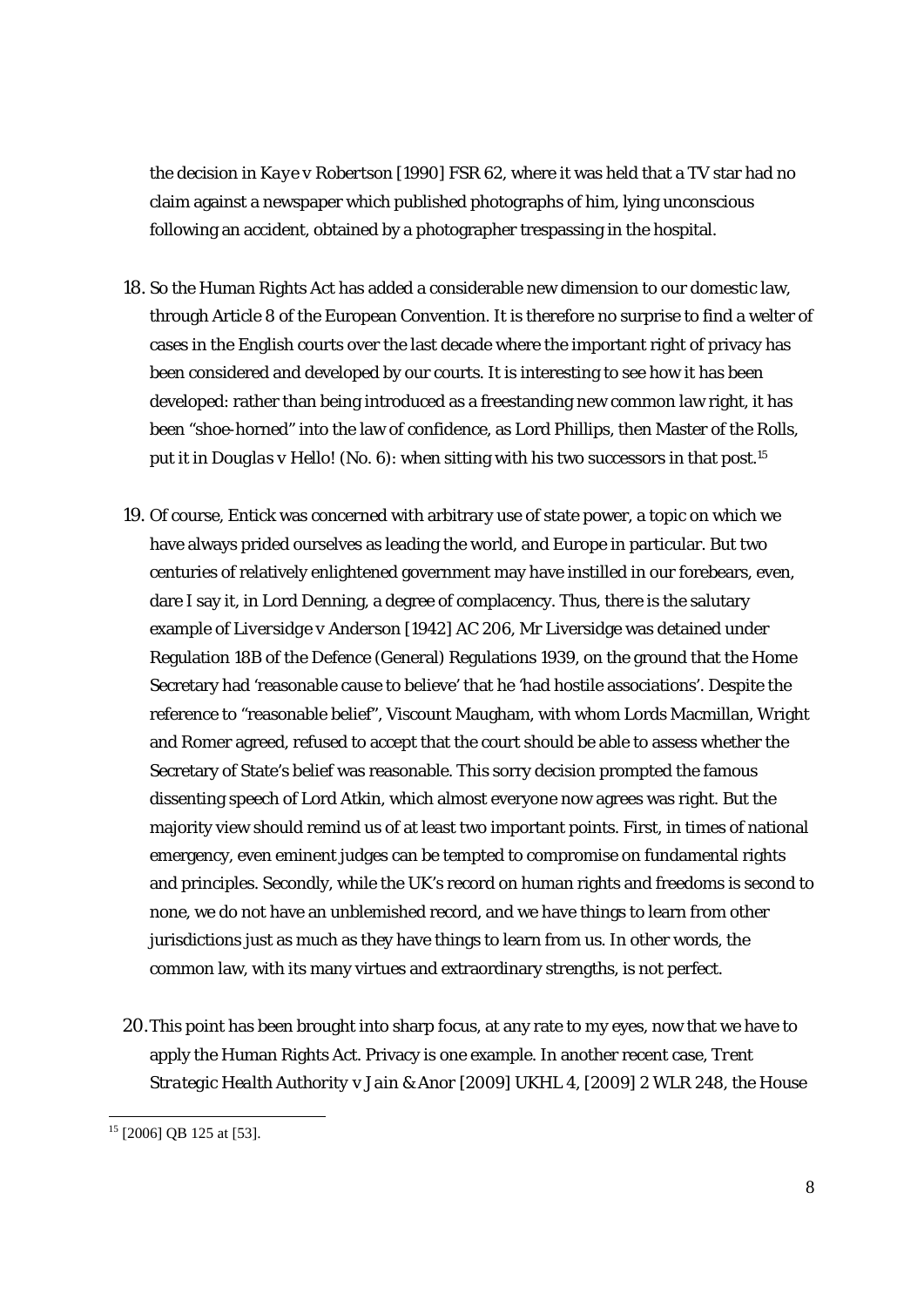of Lords had to consider a claim by the owners of a care home which had been closed following an order of the court made *ex parte* pursuant to an application by a local authority. The application had not been made dishonestly, but it had been made very negligently and the order was quite unjustified. The owners, as you may imagine, had suffered very substantial loss. The House unanimously held that they had no cause of action, as the statutory procedures had been complied with: so, despite the closure being the result of high-handed, incompetent and unjustifiable action by the executive, there was no cause of action in English law. Unfortunately for the claimant, the closure occurred before the Human Rights Act came into force. The clear, *if obiter*, indication from the House was that, if the claimants pursued their case to Strasbourg under article 6 or article 1 of the first protocol, they should succeed.

- 21. Reverting back more than two centuries to Lord Camden's judgment in *Entick*, its writ runs wider than liberty, security and the protection of property. In adverting to the silence of the books, his judgment rests on an acceptance of a further, a third, human right: *nulla poena sine lege*, as Justinian put it.16 This of course is now expressed in Article 11(2) of the Universal Declaration. And in the more modern language of Article 7 of the European Convention it is the right that: '*No one shall be held guilty of any criminal offence on account of any act or omission which did not constitute a criminal offence under national or international law at the time when it was committed*.' And we can see the double aspect of the right. It looks to protecting individuals, but it does so by placing a responsibility on the state not to enact retrospective law. In that area, the common law marches with the Convention.
- 22.A recent example may be found in the House of Lords' decision in *Norris v United States*  [2008] UKHL 16, [2008] 2 WLR 673. The principal issue was whether Mr Norris should be extradited from the UK to the US to face charges for price-fixing in the US, in the light of his alleged activities in the 1990s. In order to extradite him, the US prosecution authorities had to satisfy the so-called double criminality test, namely that price-fixing was an offence in both the UK and in the US. Since the Sherman Act of 1890, it had been a crime in the US, so the issue was whether it had become a crime in the UK before it was statutorily made so by the Enterprise Act 2002.

-

(http://uwacadweb.uwyo.edu/blume&justinian/Code%20Revisions/Book1rev%20copy/Book%201- 14rev.pdf)

<sup>16</sup> Justinian, *Code*, at 1.14.7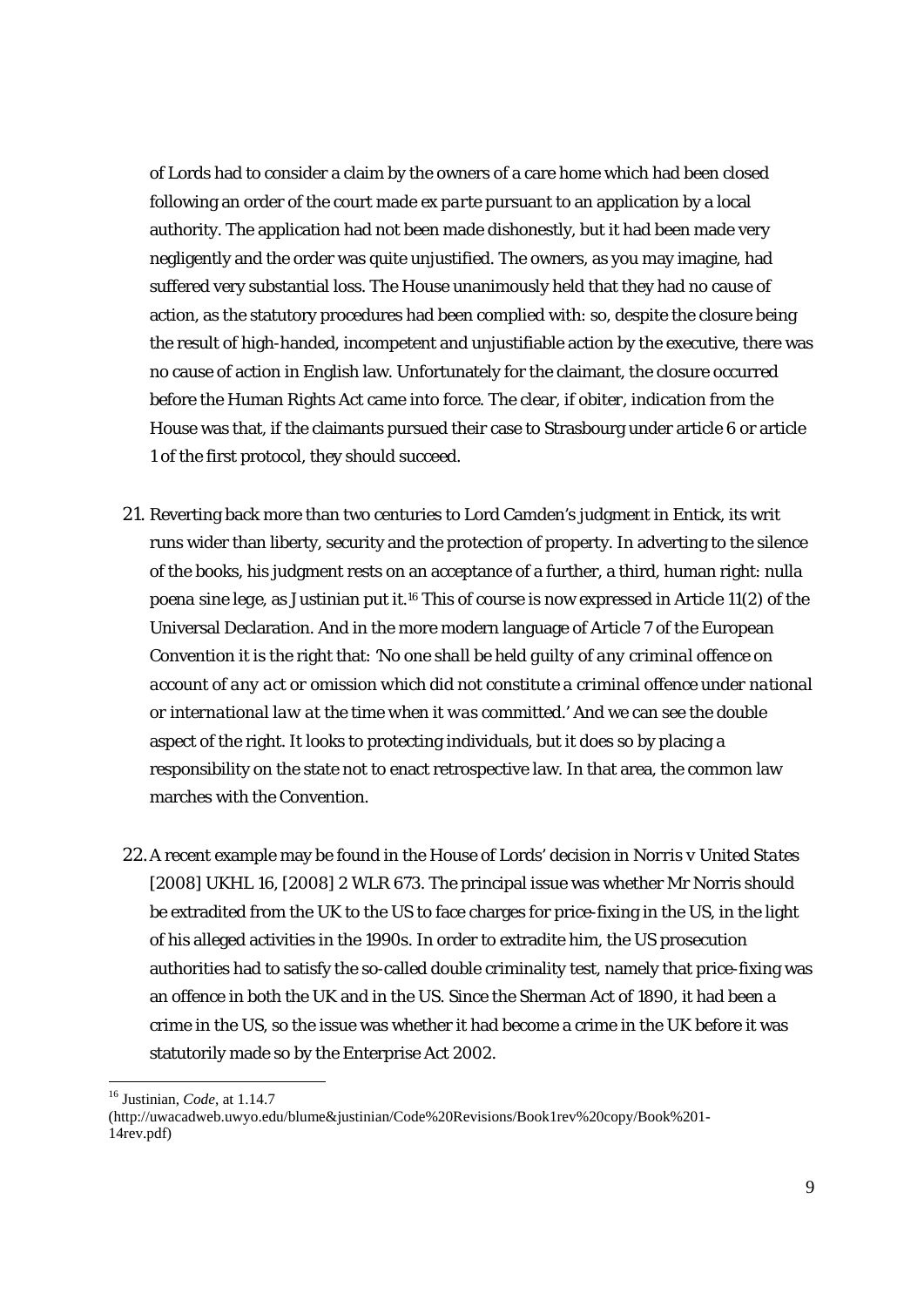- 23. There were a number of cases in the 19<sup>th</sup> and  $20<sup>th</sup>$  centuries where English judges had held that entering into a price-fixing arrangement (as opposed to misleading potential purchasers as to whether there was a price-fixing arrangements) was not a crime, although legislation in the latter half of the 20<sup>th</sup> century had rendered most such arrangements unenforceable. The US prosecution authorities contended that, with the change in business ethics, the influence of EU law (especially the articles of the Treaty of Rome banning anticompetitive behaviour) and international comity, the common law had moved on. One of the reasons this contention was rejected was that the common law, especially I think in the criminal field, should be clear and certain, a point which the House of Lords also had in mind when they gave their last judgment, in the assisted suicide case, *R (Purdy v DPP* [2009] UKHL 45, [2009] 3 WLR 403. The guidelines which existed did not give sufficient information to those considering assisting in a suicide to be able to form a reasonable view as to the likelihood of the DPP authorising a prosecution.
- 24.Finally in this part, I turn to freedom of expression: the Article 10 right in the European Convention; Article 19 of the Universal Convention; and before them both the 1st Amendment to the US Constitution. I say finally, although freedom of speech is as human rights go first, more accurately I think, one of the first, amongst equals. It is the *sine qua non* of any free, liberal and open society. It is the means by which truth is told to power. It is, as A. C. Grayling, described it in his recent book *Liberty in the Age of Terror*, '*the fundamental civil liberty*'.17 For Lord Steyn, it is the '*primary right*' and the '*life blood of democracy*.'18 For Judge LJ, now our Lord Chief Justice, it is, along with the right to fair trial, '*bred in the bone of the common law*.'19 It is difficult to imagine anyone properly disagreeing with any of those statements, even if, as Watkins J noted in *Verrall v Great Yarmouth BC*, '*much blood*' had to be '*spilt over the centuries*' for us to reach the position that freedom of speech was a '*fundamental freedom [England could] pride itself on maintaining.*' 20
- 25.It is of such fundamental importance in part because it is only through free speech that one can achieve true democratic accountability, indeed judicial accountability through open

<sup>&</sup>lt;sup>17</sup> (Bloomsbury) (2009) at 63.<br><sup>18</sup>  $R$  *v* Secretary of State for the Home Department, ex parte Simms [2000] 2 AC 115 at 126.

<sup>&</sup>lt;sup>19</sup> *R v Central Criminal Court, ex parte Bright* [2001] 2 ALL ER 244 at [87].<br><sup>20</sup> [1981] QB 202 at 205.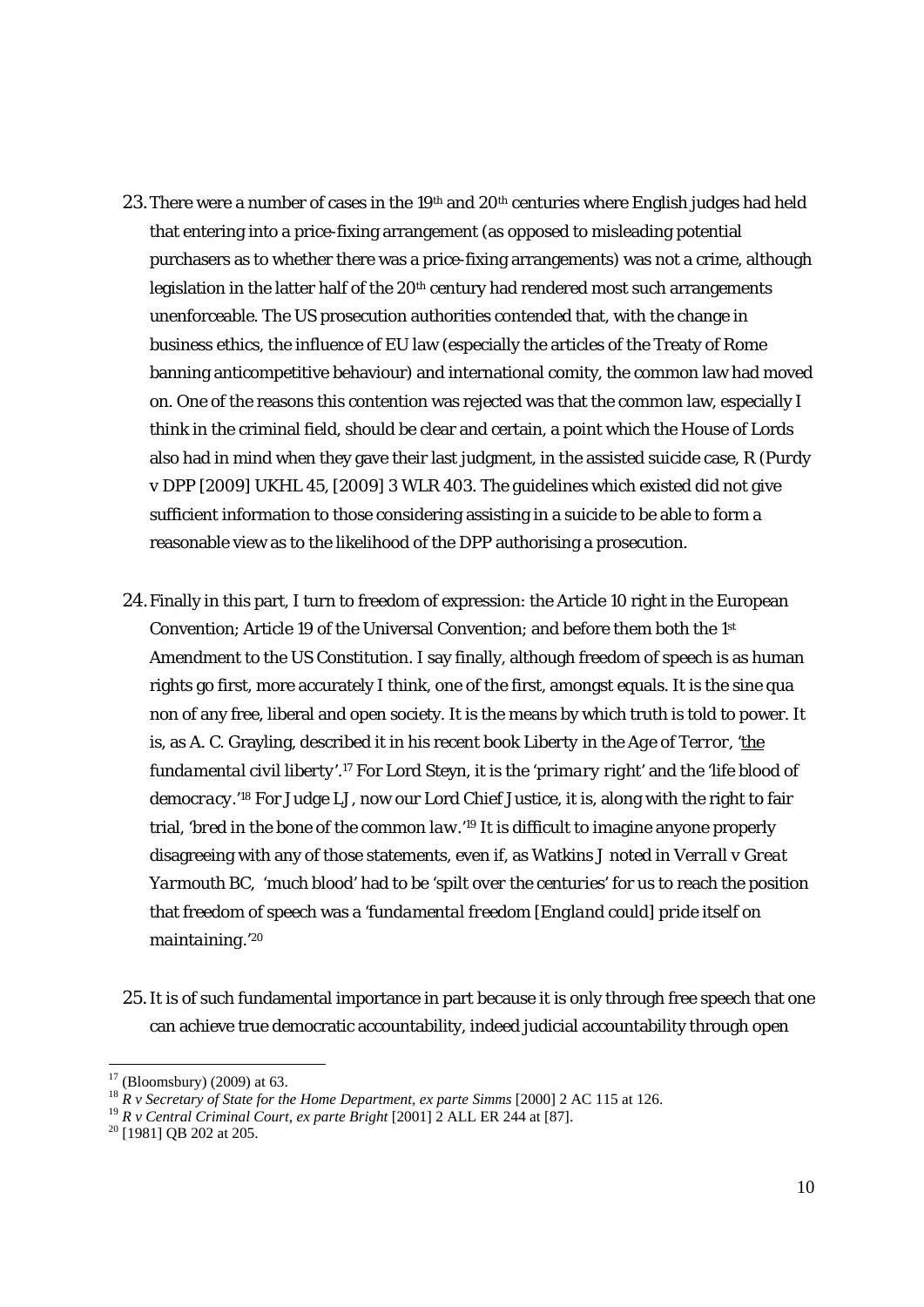justice, debate, discussion and education. Without it an open society is as nothing. It is not simply the case as Milton put it that "*He who destroys a good book, kills reason itself*"21. But I think it goes further than that: he who destroys *any* book destroys liberal democracy itself. Not for Milton the Günter Grass view that even bad books being books and therefore sacred.<sup>22</sup> However, freedom of expression is required not simply for the thoughts we agree with, but with those we disagree with: as Oliver Wendall Holmes put it in *United States v. Schwimmer*,

"*. . . if there is any principle . . . that more imperatively calls for attachment than any other it is the principle of free thought—not free thought for those who agree with us but freedom for the thought that we hate.*"23

- 26.Of course, as is almost always the case, the position in practice is rather more nuanced. Within a liberal democracy proper limits can, indeed most enlightened people would say "must", be placed on the right to free speech - in order to protect the reputation of individuals through libel laws, to respect privacy or family life, or in order to protect democracy from those who set out to destroy it, in order to ensure public safety – as the famous denial of the right to cry "Fire" in a crowded building. In other words the right is again one which carries with it the responsibility to use it wisely and with proper consideration for the rights of others.
- 27. The ambit of those limits, of the nature of that responsibility, is set out today in Article 10(2) as Lord Bingham explained in *R v Shayler* [2002] UKHL 11, [2003] 1 AC 247. As he put it, any encroachments on the right to free speech must be prescribed by law, they must further a legitimate aim (such as protecting the right to respect for privacy), and they must be necessary in a democratic society. To justify this three-stage test, one only has to consider how easy it is for repressive, totalitarian, or even misguided, governments to invoke public safety or the need to protect democracy in order to justify almost any restriction on freedom of speech.

<sup>&</sup>lt;sup>21</sup> Milton, *Areopagitica: A speech of Mr. John Milton for the liberty of unlicensed printing to the Parliament of England*, (http://www.gutenberg.org/cache/epub/608/pg608.txt.utf8).<br>
<sup>22</sup> Grass, *The Tin Drum* (1959).<br>
<sup>23</sup> 279 U.S. 644 (1929) at 654 – 655.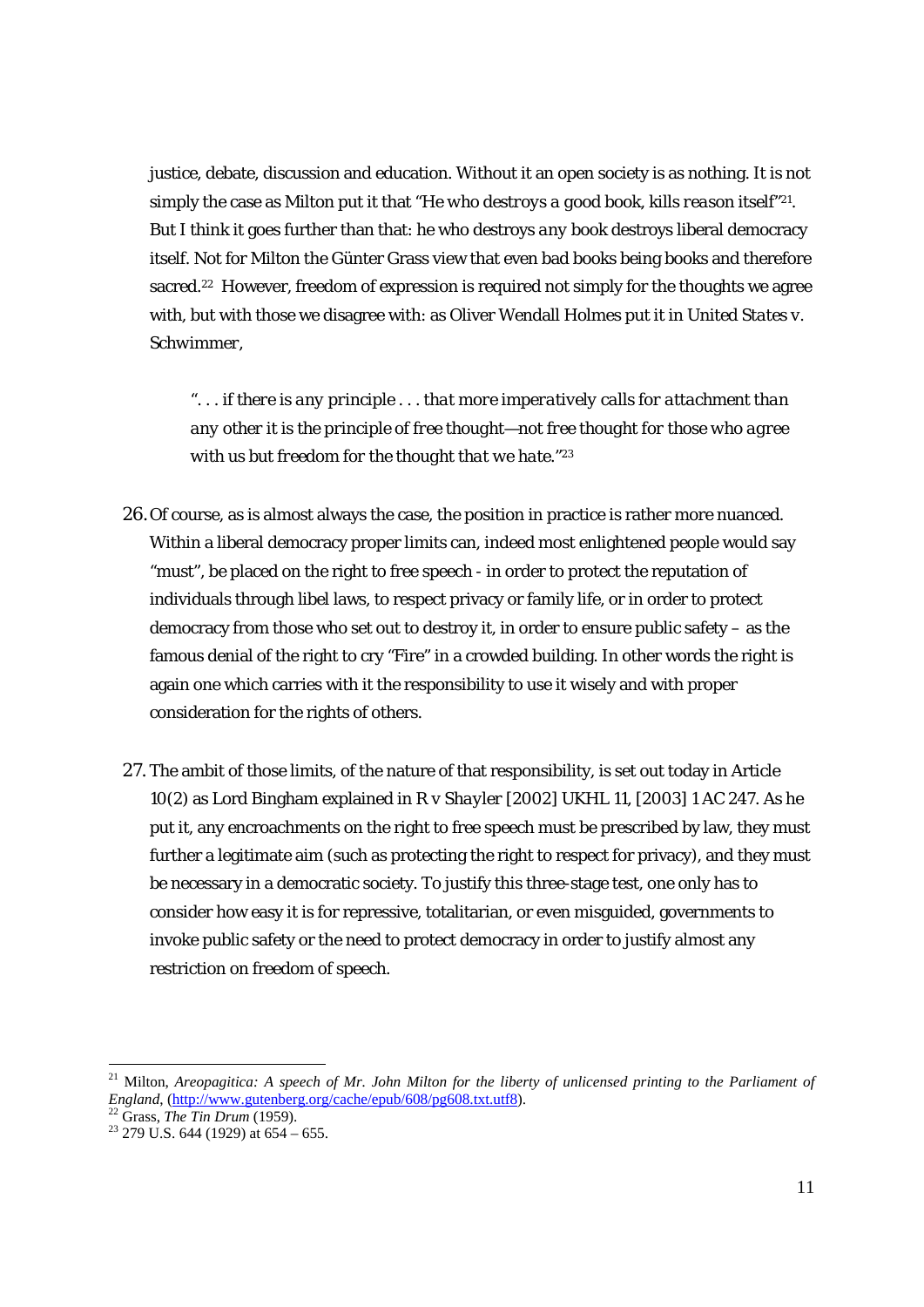28.Those who wish to see how the freedom of expression right came to be given proper attachment here would do well to look at the events which surrounded the case of *R v Woodfall* (1770) 5 Burr. 2661 and the history of seditious libel and the eventual victory of freedom of the press. Lord Denning himself has provided a good summary of this case and the 'constitutional crisis' which surrounded it and the birth of the free press.24 With that plug for Denning's book, I now turn to the second part of tonight's lecture: respect, acceptance and denial of rights and responsibilities.

#### **(3) Rights and Responsibilities: Respect, Acceptance or Denial**

- 29.Simply by reviewing, and then only glancingly, a few fundamental human rights and the responsibilities they carry with them, it can be seen that they have a long and important history, an interesting and active present, and a promising if unpredictable future. For those who wish to look more closely at of the history of another fundamental right, there is the analysis of the development of the common law's repugnance of torture in the House of Lords' judgments in *A & Others v Secretary of State for the Home Department* [2006] 2 AC 221. It is also plain to see that the development of our commitment to human rights forms a central part of the long struggle for the establishment of representative, liberal democracy governed by the rule of just law. They form the basis by which England, and then the United Kingdom was transformed, sometimes in hard fought ways, from a 'government of [executive] will to a government of law.'25 It is unsurprising that Dicey in his *Introduction to the Study of the Law of the Constitution*, could conclude that in England, 'individual rights are the basis not the result of the law of the constitution.'26 I agree with Dicey, although I'd add responsibilities after his reference to rights.
- 30.It is not enough to agree however that human rights and responsibilities are nothing new, that they form part of a long democratic tradition steeped in the development of the rule of law. Indeed, there is a danger that the more we think of them as being well established, the greater the danger of our taking them for granted. So it is good that topics such as the true nature and extent of such rights and responsibilities, and the respect to be accorded to them are the subjects of ongoing discussion. But discussing the nature and extent of rights is not the same thing as ensuring their respect. It is one thing to accept that there is a right

 $^{24}$  Denning, *Landmarks in the Law*, (Butterworths) (2005) at 283ff.

<sup>25</sup> Mienecke cited in Hayek, *The Constitution of Liberty* (Routledge) (2006) at 151.<br><sup>25</sup> Mienecke cited in Hayek, *The Constitution of Liberty* (Routledge) (2006) at 151.<br><sup>26</sup> (Macmillan & Co) (1902) (6th edn.) at 203.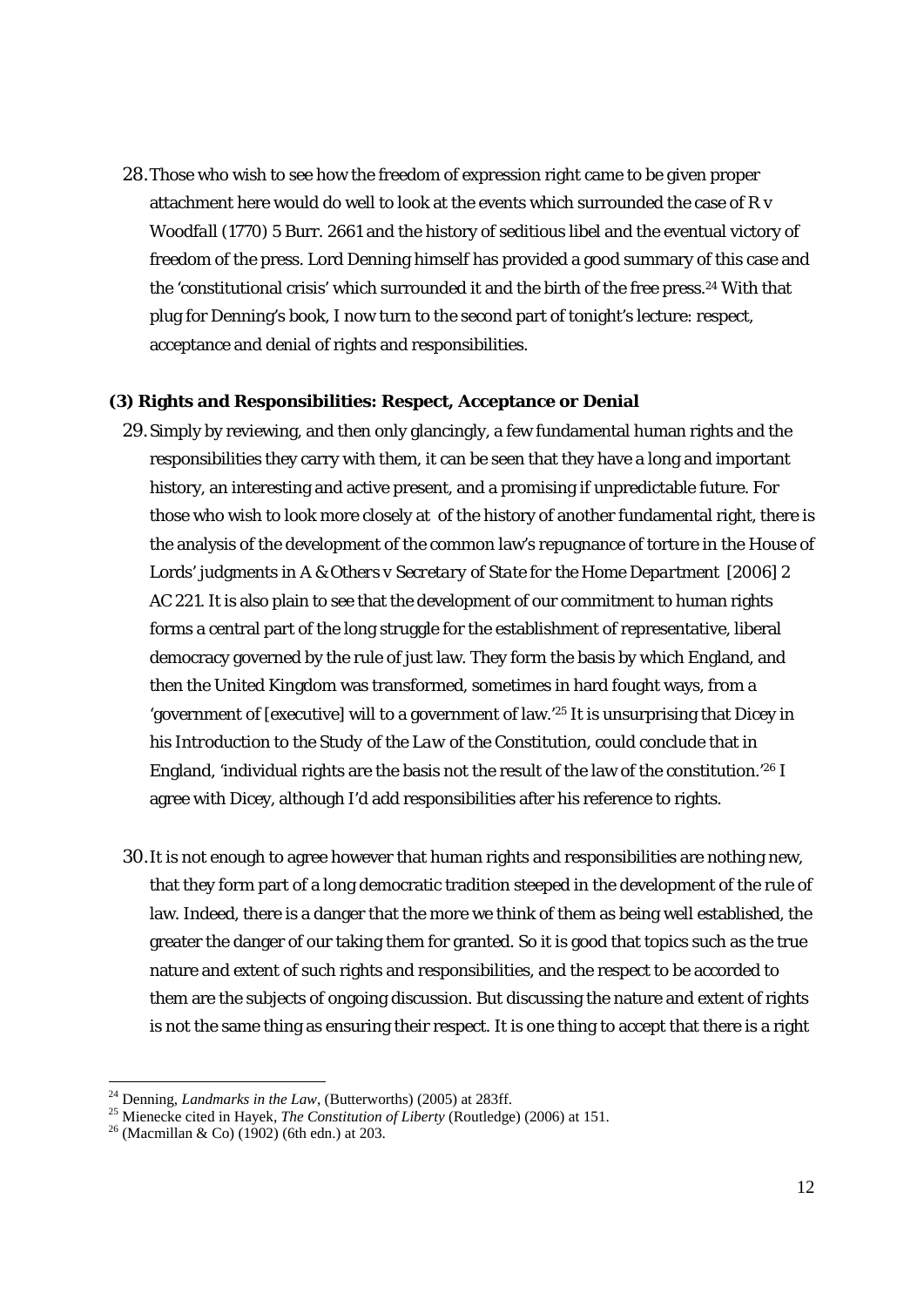to liberty and to security. It is another to respect it, to decide how best to reconcile liberty and security, which often gives rise to a tension.

31. This debate becomes more acute in situations where, for instance, it might become necessary in time of war or other national emergency which appears to threaten the life of the nation to derogate, for a time, from the right to liberty in order to provide necessary security. It leads to mistaken decisions like *Liversidge*, to the risks identified by Lord Hoffmann, in another famous dissenting speech in the House of Lords in *A v Secretary of State* [2005] UKHL 56, [2005] 2 AC 68, such as someone who

'*has no intention of doing anything wrong may be reasonably suspected of being a supporter on the basis of some heated remarks overheard in a pub. The question in this case is whether the United Kingdom should be a country in which the police can come to such a person's house and take him away to be detained indefinitely without trial.*' 27

To paraphrase Lord Denning, the freedom of the just is worth little to them if they can be preyed upon indiscriminately.

- 32.The tension which this debate involves can be characterised as weak, in that it presents a qualified challenge to respect for human rights: it accepts the validity of those rights and operates within the lawful framework they provide. It does not challenge human rights, or any human right. On the contrary: it takes its starting point Articles 5 and 15 of the Convention, and operates within the framework of law they provide.
- 33.There is, of course, a much stronger challenge, namely one which at heart does not accept the existence of human rights. This can manifest itself officially or unofficially. It is official where a state expressly rejects the very idea of human rights, that an individual has a right to freedom of expression, to liberty and security, to freedom of religion or conscience, to respect for private life. Totalitarian societies, in Karl Popper's description "closed societies", throughout history have rejected such rights and the responsibilities they impose on a state, and have mistreated their citizens accordingly. But there are more commonly cases where states tacitly reject a commitment to these very rights, while paying lip service to them. It is one thing for a state to sign up to the Universal Declaration of

<sup>1</sup>  $27$  [2005] UKHL 56, [2005] 2 AC 68 at [87].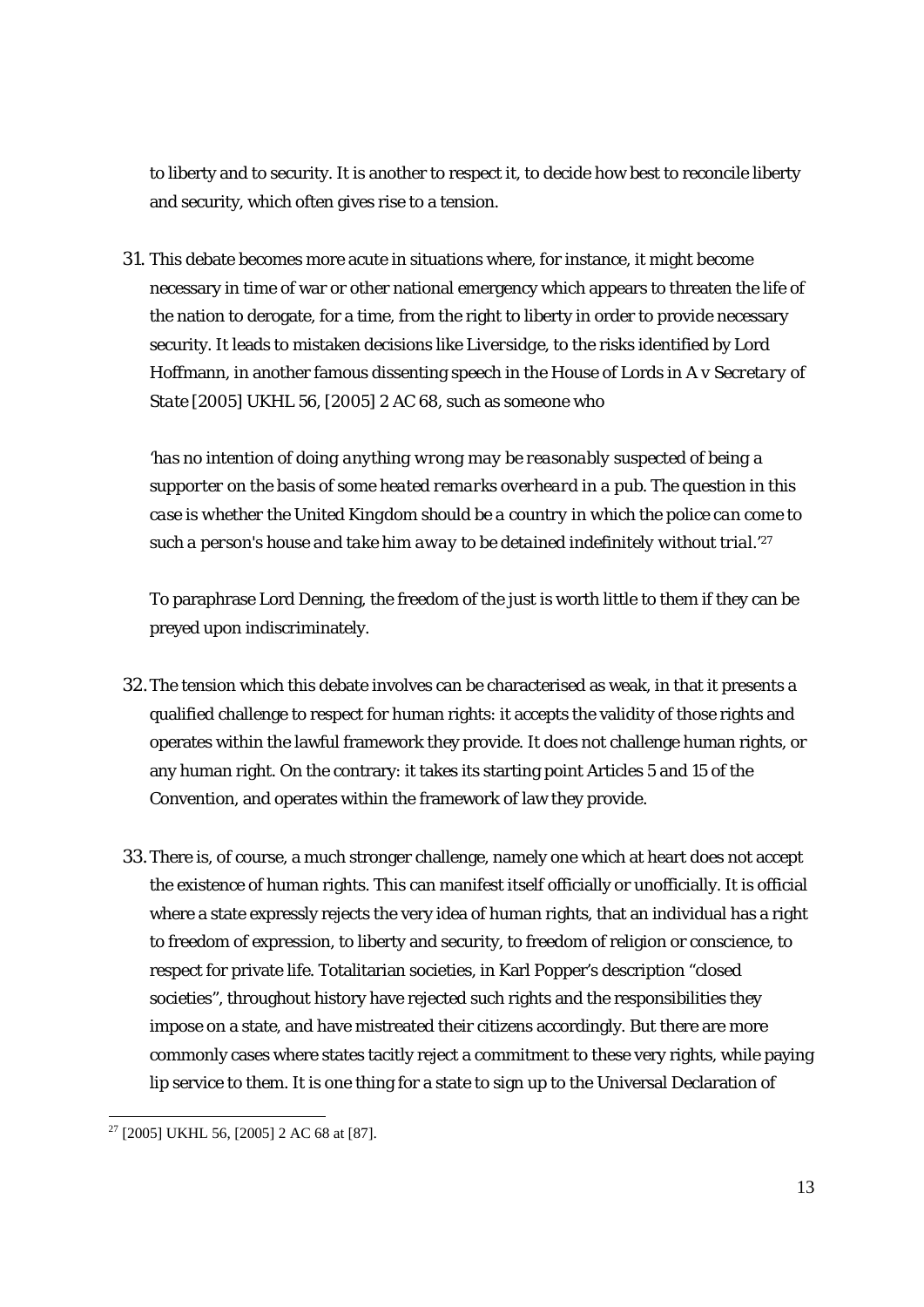Human Rights 1948 or to place guarantees of such rights in a Constitution; it is another for a state to operate consistently with those commitments and guarantees. Rights here are not genuinely respected or even accepted, but are simply the fig leave that tyrants wear in polite society. Human rights may have a long history, but their universal acceptance remains an ongoing project.

34.A different sort of question arises in relation to the true nature and extent of human rights and responsibilities. I have in mind that questions can arise as to whether social or economic rights, such as a right to healthcare, or to education or to housing, can properly be regarded as human rights, and if so how and against whom they are enforced. This is an ongoing political debate in many jurisdictions, as the consistently excellent Parliamentary Joint Committee on Human Rights mentioned in its report entitled *A Bill of Rights for the UK?*28. The Committee noted in particular how

"*In any country debating whether or not to adopt a national Bill of Rights, one of the most controversial issues is whether the Bill of Rights should include economic and social rights. This is hardly surprising: the debate is an outcrop of often deeply submerged but sincerely held differences between reasonable people about the most fundamental questions of political philosophy, including the nature of liberty and the appropriate role of the State in preventing inequality.*"29

As a serving Judge, I am, perhaps fortunately, precluded from entering into that difficult debate.

35.Even in those countries that accept human rights, as we have done for some 200 years or more, the position is not always straightforward. It is not a question of absolutes, save for those rights from which no derogation is permitted – in the case of the European Convention, Article 2, the right to life (albeit that can in respect of deaths arising from lawful acts of war); Article 3, the prohibition of torture; Article 4(1), the prohibition on slavery; and Article 7, the right not to be punished except according to law. However, where other rights are concerned, a balance often has to be struck, and it is struck in a number of ways.

<sup>&</sup>lt;sup>28</sup> House of Lords, House of Commons Joint Committee on Human Rights, *A Bill of Rights for the UK*?, (29<sup>th</sup> Report of Session 2007-2008) (HL Paper 165-I, HC 150-I)

<sup>(</sup>http://www.publications.parliament.uk/pa/jt200708/jtselect/jtrights/165/165i.pdf) 29 House of Lords, *ibid* at [147].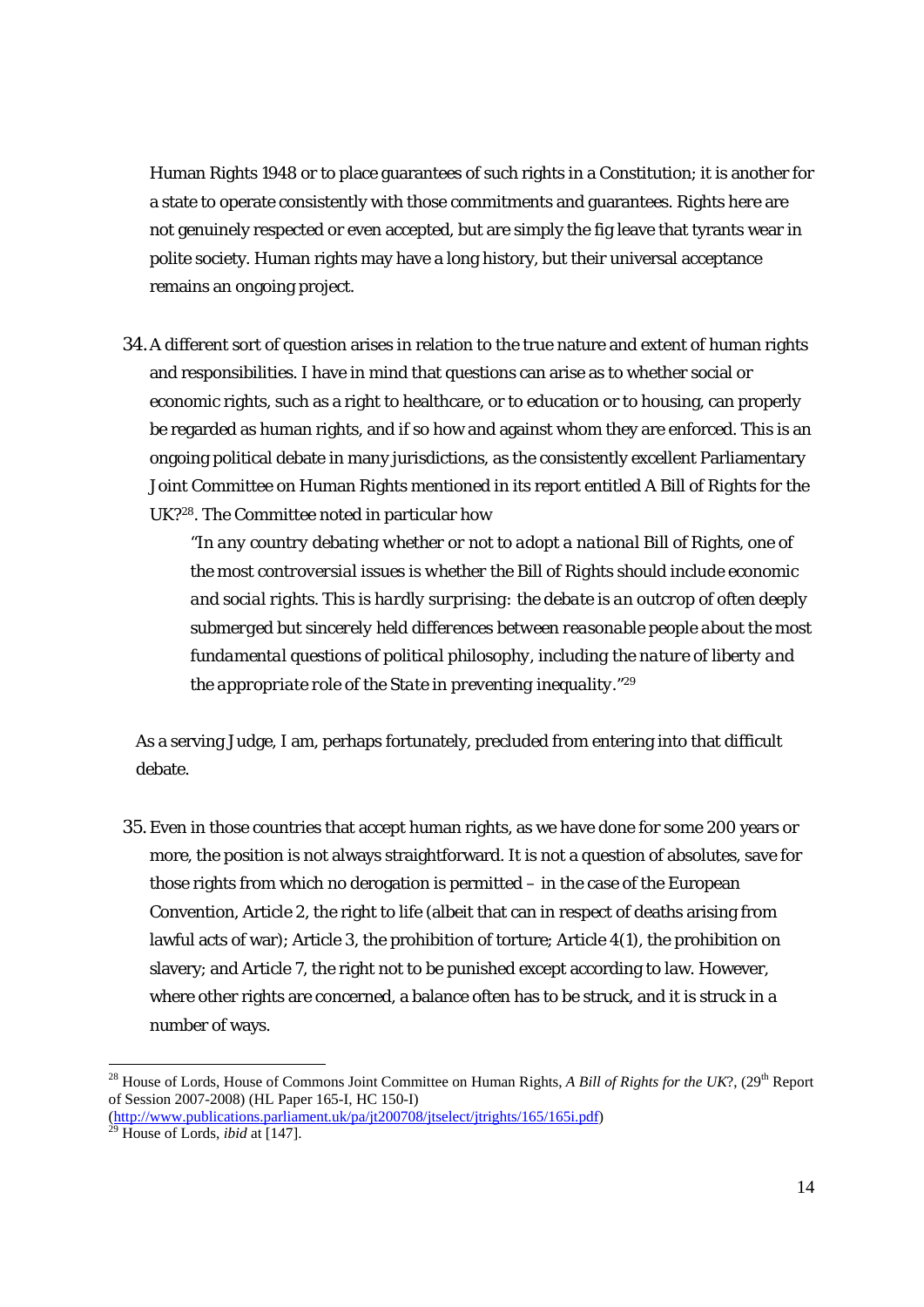- 36.First, one type of right often needs to be balanced against another. Perhaps the most familiar example is Article 8, the right to respect for private and family life, versus Article 10, the right to freedom of expression. We are all familiar with the types of difficult issues which this balancing act gives rise to, through cases such as *Campbell v MGN Ltd* [2004] 2 AC 457, *Ash v McKennitt* [2007] 3 WLR 194, *Murray v Big Pictures (UK) Ltd* [2008] 3 WLR 1360, and most recently, *Mosley v News Group Newspapers Ltd* [2008] EWHC 687 (QB).
- 37. Second, individual rights need to be balanced against their internal limits: the Article 9 right to freedom of thought, conscience and religion must often be assessed against limits '*necessary in a democratic society in the interests of public safety, for the protection of public order, health or morals, or for the protection of the rights and freedoms of others*.' As Lord Bingham, for instance, noted in *R (Pretty) v DPP* [2002] 1 AC 800 at [31], while a belief in the virtue of assisted suicide is protected by the Article 9 right, its manifestation was properly subject to limits imposed by the criminal law, where, as for instance there, it was submitted that Mrs Pretty's husband acted in accordance with that belief should be absolved from criminal liability.
- 38.Third, there is the need in certain cases to balance the rights themselves against an overarching need to protect the very life of the nation and in doing so, for a short period, suspend those rights by derogating from our commitment to them. As I put it in *A & Others v Secretary of State for the Home Department* in the context of control orders made under the Anti-Terrorism, Crime and Security Act 2001,

"*. . . the power to detain a person in custody in circumstances where there is insufficient evidence to mount a prosecution against him for any imprisonable offence . . . is a draconian power which, save in the most exceptional circumstances, is fundamentally inconsistent with the role of government in a democratic society. However, the legislature gave such a power to the Secretary of State, because of another fundamental role of government in a democratic society, namely the duty to ensure the safety and well-being of its citizens.*"30

<sup>30 [2004]</sup> EWCA Civ 1123, [2005] 1 WLR 414 at [283].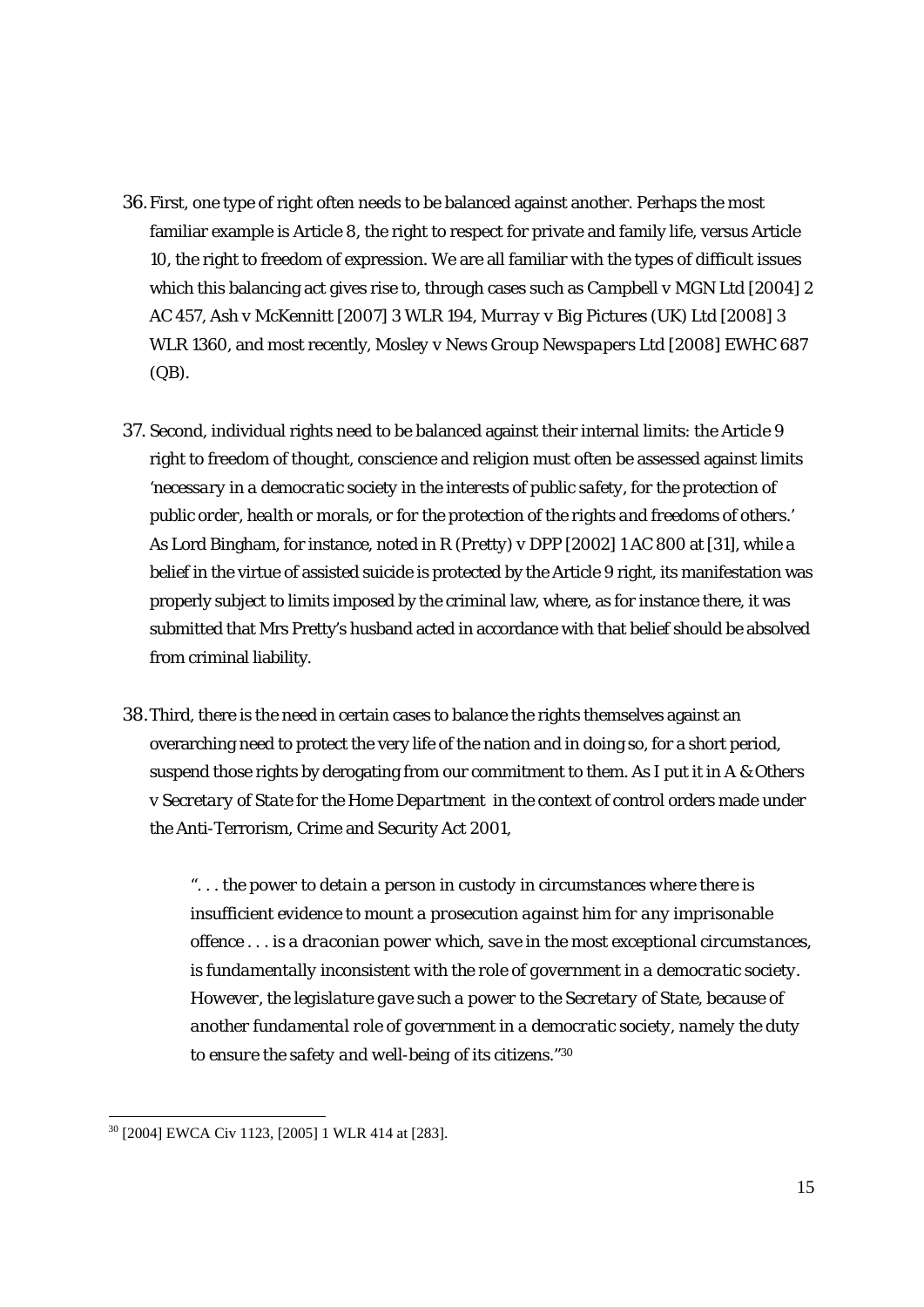39.Absent such protection, there would be no rights to enjoy once the danger such draconian powers are intended to meet has passed. In other words the state's responsibility to maintain its existence as one committed to the rule of law, democratic accountability and due process, can in certain emergency circumstances require it to derogate, temporarily, from its responsibility to protect some individual human rights, although there are certain rights from which no state committed to the rule of law can ever properly derogate, even in times of emergency. For the others, the state's responsibility to protect, in the words of the Convention's preamble our commitment to '*justice and peace*' may legitimately require a delicate balance to be struck. In this the three branches of the state – executive, legislature and judiciary – each have a role to play. That is their civic duty. It is the expression of our commitment to the rule of law. It is to that I now turn in the final part of this talk.

#### **(4) Civic Duty and the Rule of Law – A Commitment to Justice and Peace**

- 40.In a recent lecture on defamation and hate speech given at Harvard, Jeremy Waldron raised the question, '*What does a well-ordered society look like?*' In developing his answer to that question he noted that '*societies do not become well-ordered by magic.*' 31 There is no magician's sleight of hand involved in developing a society where, as Denning had it, freedom is matched with peace and good order. That is to my mind the first point we can take from the European Convention's preamble commitment to developing justice and peace.
- 41. The rights set out there by the framers of that document most of whom who were British and well versed in the common law tradition and its commitment to human rights – took pains to set out those rights which time and experience had demonstrated were essential aspects of a society committed to the rule of law. What Lord Hoffmann has recently referred to as the mission statement aspect of the European Convention may be rather more than that.32 The rights set out in the Convention actually reflect the commitments that the long and often tortuous march of society to the considered position that in order to properly balance freedom with peace and good order certain necessary conditions must be observed.

<sup>31</sup> Waldron, *Dignity and Defamation: The Visibility of Hate*, (2009 Holmes Lecture) (Harvard) (http://www.law.harvard.edu/media/2009/10/06/dean.mov). 32 Hoffmann, *The Universality of Human Rights*, (2009 JSB Lecture)

<sup>(</sup>http://www.isboard.co.uk/downloads/Hoffmann\_2009\_JSB\_Annual\_Lecture\_Universality\_of\_Human\_Rights.doc).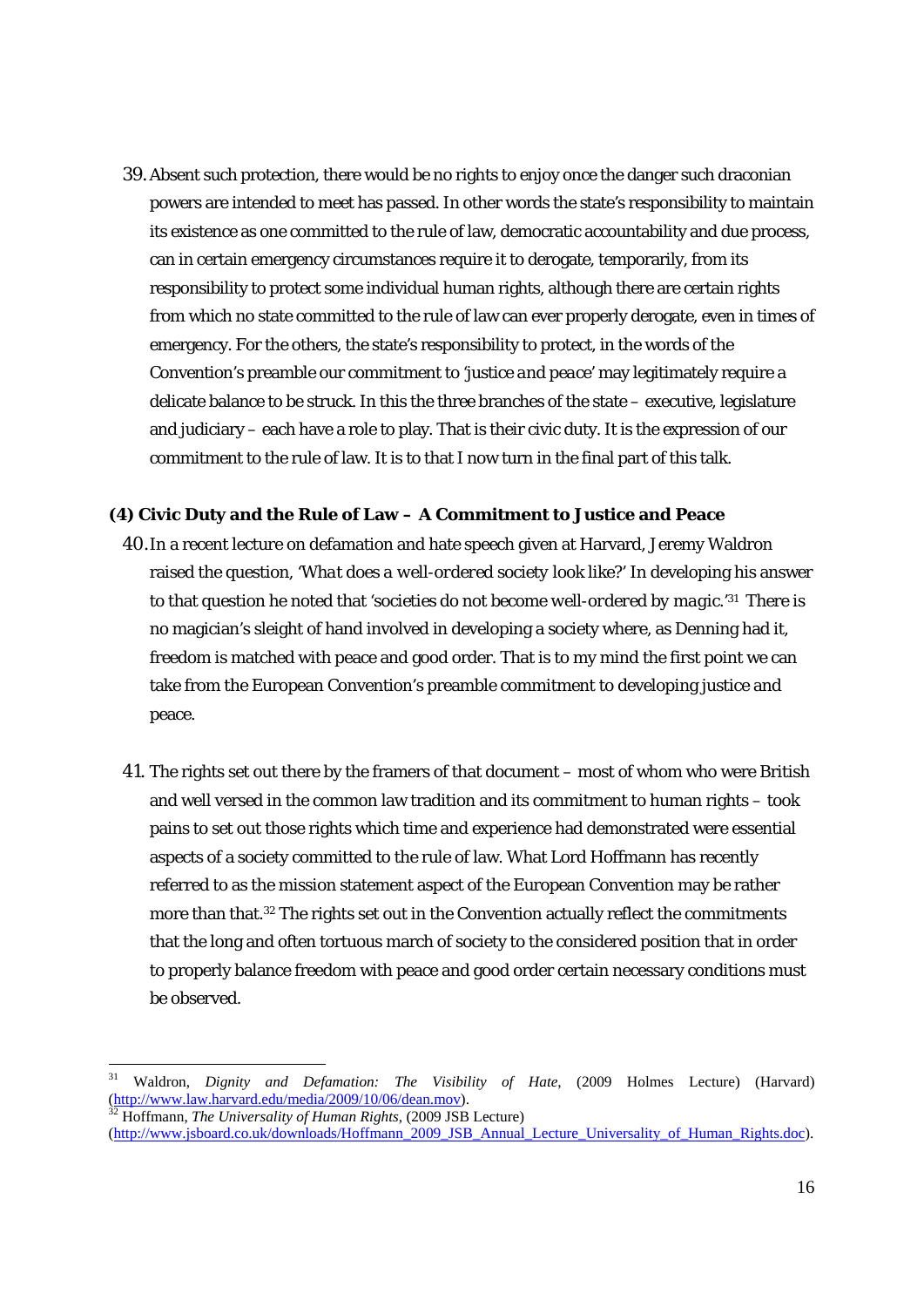- 42.The Convention thus confers rights on individuals to which the state must pay proper regard when exercising its public functions – i.e. it acts as a sort of negative brake on the state. One the other hand it imposes obligations, responsibilities on the state and those exercising public functions positively to protect those rights. The courts, for instance, cannot act inconsistently with the right to fair trial, but there is a positive, potentially heavy, responsibility on all judges actually to secure a fair trial. Equally it is the legislative and executive branches of the state's responsibility to secure its citizens' ability to gain effective access to the courts, as the domestic and Strasbourg courts have emphasised.<sup>33</sup>
- 43. So too, the exercise of the right to freedom of expression carries with it a heavy responsibility; a responsibility as John Stuart Mill might have put it, not to harm the rights of others. The prohibition on torture, to give a third example, is not simply a right not to be subjected to torture, but equally an expression of the responsibility placed on us all not to harm others and the liberal democratic nature of society as a whole.
- 44.One of the most fundamental and most difficult tasks of the courts is to balance these rights and responsibilities in individual cases. There is, as Professor Waldron might well agree, no magical means of deciding where the balance lies in many of those difficult cases. But that is the nature of the judicial function: if the answers to such questions were straightforward, litigation would not normally arise.
- 45.There are many types of such case, and I have already referred to some examples. Another example, which has arisen in the context of control orders, where there is a special advocate, is: how much information needs to be given to the individual who is subject to the order? How much information can be withheld consistent with the fair trial right, where there is an interest in maintain certain details secret in light of national security considerations? How do we properly balance the right to security – peace in the terms of the Convention's preamble – with the right to fair trial – with justice? Our courts have examined these questions on a number of occasions, such as *Secretary of State for the Home Department v MB and Secretary of State for the Home Department v AF* [2008] 1 AC 440. So has the Strasbourg court's Grand Chamber, most recently in *A & Others v The United Kingdom* (3455/05) [2009] ECHR 301.

<sup>33</sup> *Attorney-General v Times Newspapers Ltd* [1974] AC 273 at 307; *Frydlender v France* [2000] ECHR 353.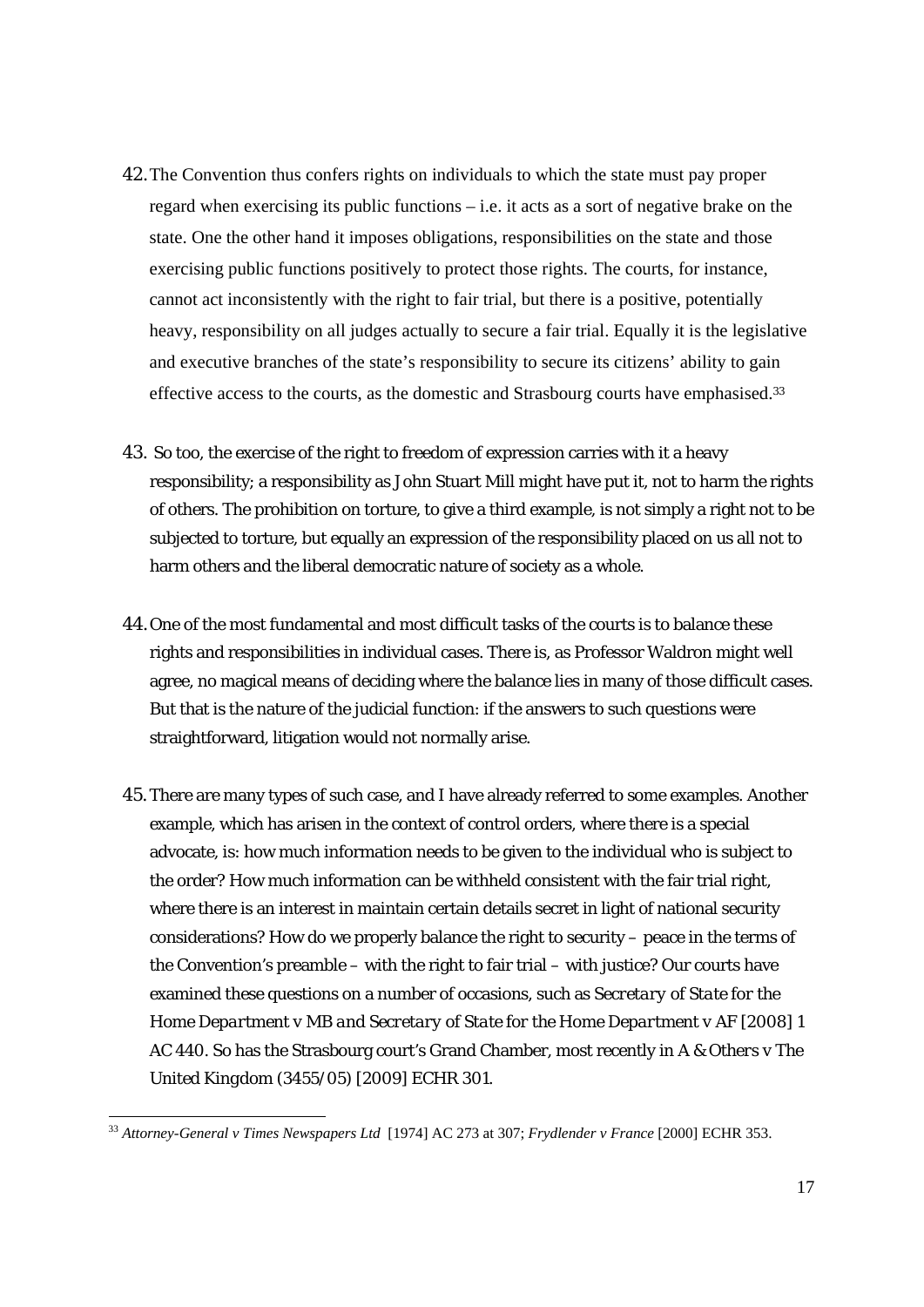46.The Strasbourg Court accepted that the use of special advocates was essential in cases where closed hearings were required. They were essential because they provided proper protection for the right to fair trial against a background where the state was attempting to fulfil its responsibility to maintain democracy and the security of the state and its citizens. It recognised that against this background the special advocate procedure played an

"*important role in counterbalancing the lack of full disclosure and the lack of a full, open, adversarial hearing . . . during closed hearings. [But that] the special advocate could not perform this function in any useful way unless the detainee was provided with sufficient information about the allegations against him to enable him to give effective instructions to the special advocate.*"34

- 47. The question arose however as to what degree of disclosure was required. If the detainee is to be given the gist of the case against him what exactly is the gist? It is plain to see that different views can be expressed on this point: narrow or wide depending on whether you come at the question from the detainee's perspective or the state's perspective. The answer given by the House of Lords in *Secretary of State for the Home Department v AF & Others* [2009] UKHL 28 is instructive. It held that it was bound to apply the Strasbourg court's decision in *A & Others*. That decision it understood to have laid down an absolute rule that, as Lord Hope put it, if '*the rule of law is to mean anything, it is in cases such as these [i.e., control order cases] that the court must stand by principle. It must insist that the person affected be told what is alleged against him.*' 35 While the commitment to the right to fair trial remained in place, it was not, as Lord Scott put it<sup>36</sup>, for the court to abridge or forego its responsibilities and water down the nature of that right.
- 48.In this we can see the recognition at the highest level that the judiciary's responsibility is one which is to ensure that the rule of law is upheld. It is not to become, in Lord Atkin's famous words in *Liversidge*, '*more executive minded than the executive.*' 37 Rather it is to scrutinise, within the compass of the law, executive action and as a consequence of the HRA legislation. In doing so it carries out its civic duty; its duty to secure peace and

<sup>&</sup>lt;sup>34</sup> A & Others v The United Kingdom (3455/05) [2009] ECHR 301 at [220].

 $^{35}$  [2009] UKHL 28 at [84].<br> $^{36}$  [2009] UKHL 28 at [97].

<sup>37</sup> *Liversidge v Anderson* [1942] AC 206 at 244.